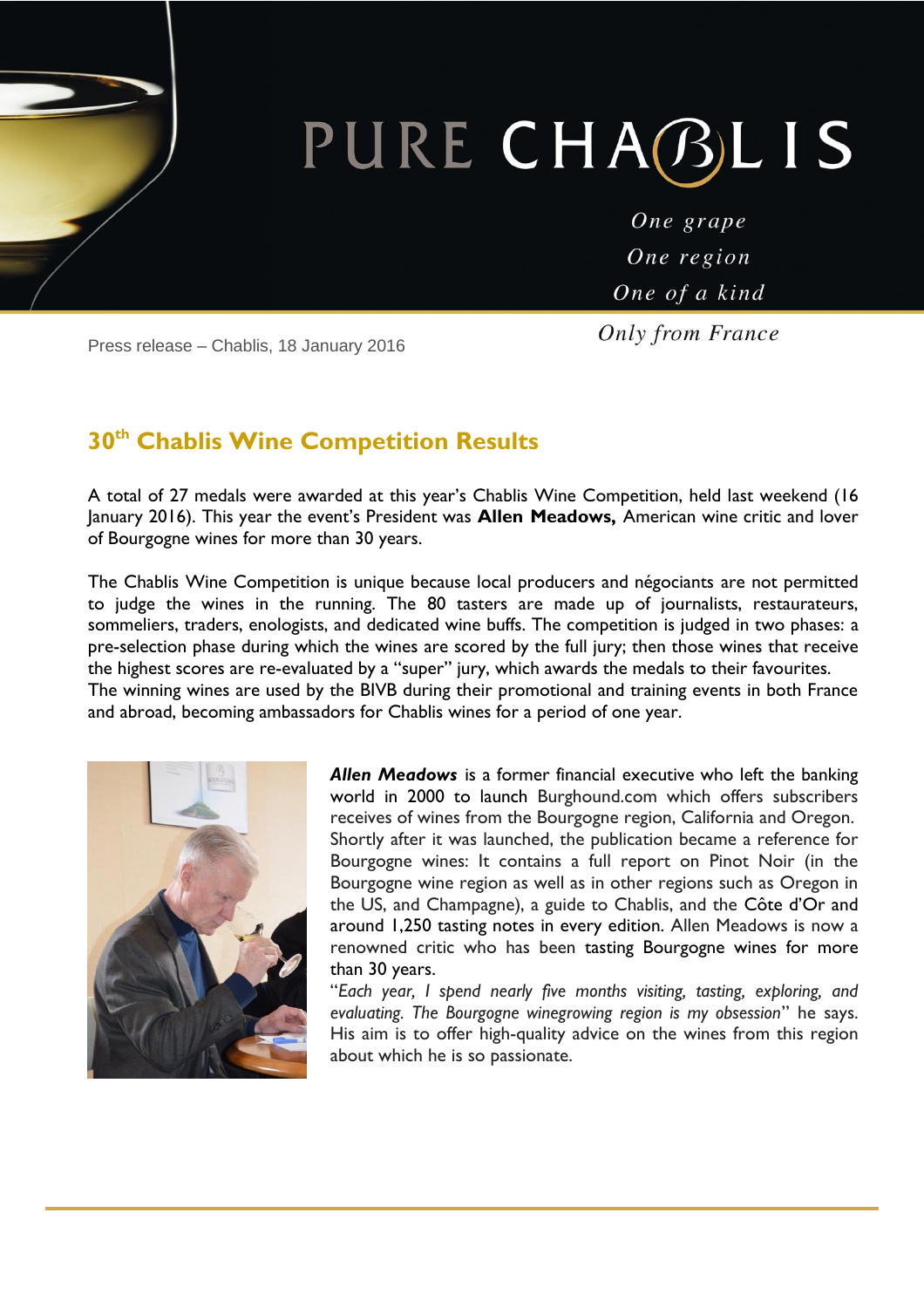## **The winners: 27 medal-winning wines from the 30th Chablis Wine Competition**

Number of samples: 315

Number of tasters: 80

Number of estates or producers represented: 81

Number of medal-winning wines: 27



#### **Petit Chablis 2014**

#### **Gold medal**

Domaine Jean Dauvissat Père et Fils, MILLY-CHABLIS

#### **Silver medal**

L&C Poitout SYCOMORE, CHABLIS Domaine Guy et Olivier ALEXANDRE, LA CHAPELLE VAUPELTEIGNE

#### **Bronze medal**

Domaine de Pisse-Loup, BEINE Domaine Hamelin, LIGNORELLES

#### *Nominees*

Domaine Billaud-Simon – CHABLIS Domaine de la Motte – BEINE Louis ROBIN – CHICHEE Guillaume VRIGNAUD – FONTENAY-PRES-CHABLIS Clotilde DAVENNE – PREHY William FEVRE – CHABLIS Dominique GRUHIER - EPINEUIL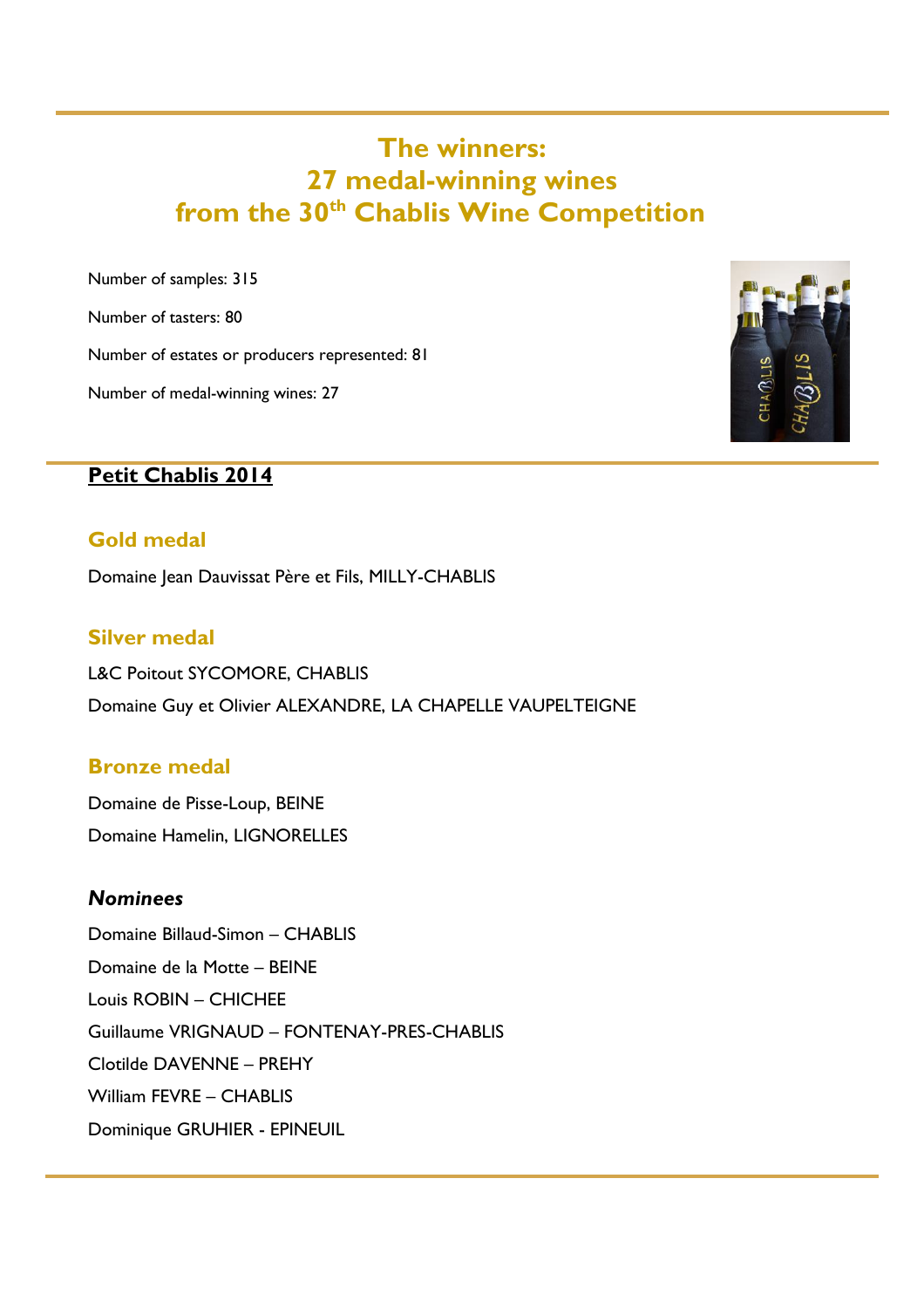#### **Chablis 2014**

#### **Gold medal**

Agnès et Didier DAUVISSAT - BEINE

#### **Silver medal**

Alain GEOFFROY Domaine le Verger - BEINE

#### **Bronze medal**

Domaine de la MOTTE, Cuvée Vieilles Vignes- BEINE Domaine LAROCHE, SAINT MARTIN - CHABLIS Domaine BEAUFUME - LIGNORELLES Domaine Céline et Frédéric GUEGUEN - PREHY Domaine HAMELIN, Vieilles Vignes - LIGNORELLES

#### *Nominees*

Domaine de Pisse-Loup, Cuvée ANTOINE - Beine La Meulière - FLEYS Christophe et Fils, Vieilles Vignes - FYE Domaine MAUPA - CHICHEE Domaine Servin - CHABLIS Jean DURUP Père & Fils – MALIGNY Jean-Marc BROCARD, Sainte-Claire – PREHY Roland LAVANTUREUX - LIGNORELLES Domaine OUDIN – CHICHEE Stéphanie et Vincent MICHELET - LIGNORELLES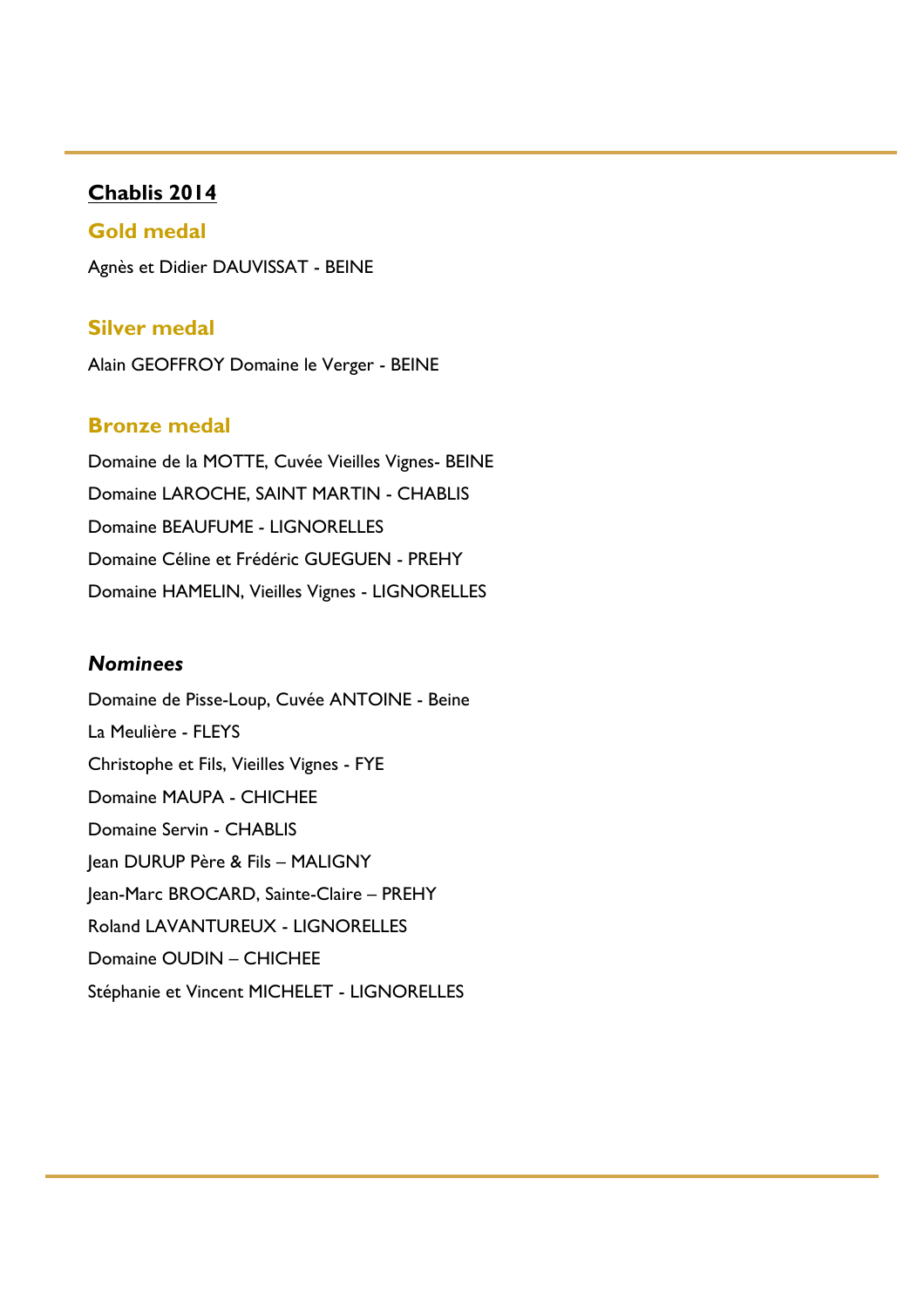#### **Chablis Premier Cru 2014, Left Bank**

#### **Gold medal**

Domaine Jean-Paul et Benoit DROIN VAILLONS - CHABLIS

#### **Silver medal**

Sébastien DAMPT COTE DE LECHET – MILLY-CHABLIS

#### **Bronze medal**

Domaine des Malandes MONTMAINS - CHABLIS Domaine Jean-Paul et Benoit DROIN MONTMAINS - CHABLIS

#### *Nominees*

Domaine Bernard DEFAIX COTE DE LECHET – MILLY-CHABLIS Jean-Marc BROCARD VAU DE VEY - PREHY Sébastien DAMPT BEUGNONS – MILLY-CHABLIS La CHABLISIENNE COTE DE LECHET - CHABLIS Domaine SERVIN BUTTEAUX - CHABLIS Sylvain MOSNIER BEAUROY – BEINE Domaine HAMELIN BEAUROY - LIGNORELLES Domaine de la MOTTE BEAUROY - BEINE Domaine Chevallier MONTMAINS - MONTALLERY Domaine SERVIN FORETS - CHABLIS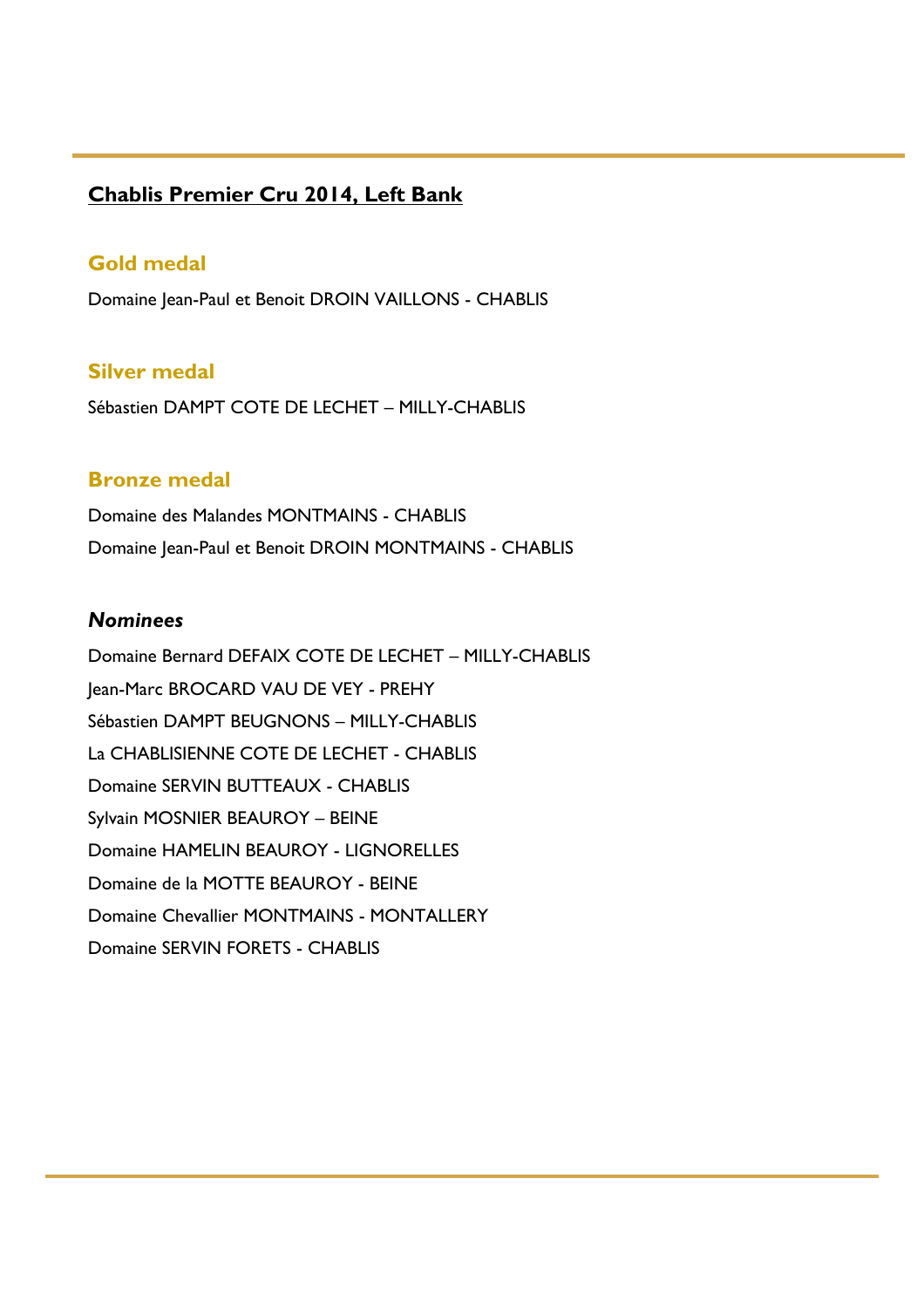#### **Chablis Premier Cru 2014, Right Bank**

#### **Gold medal**

La CHABLISIENNE VAULORENT - CHABLIS Domaine OUDIN VAUCOUPIN - CHICHEE

#### **Silver medal**

La CHABLISIENNE FOURCHAUME – CHABLIS GARNIER & Fils MONT DE MILIEU – LIGNY LE CHATEL

#### **Bronze medal**

GAUTHERON L'HOMME MORT - FLEYS Domaine Jean-Paul et Benoit DROIN VAULORENT - CHABLIS

#### *Nominees*

Domaine Jean COLLET & Fils MONTEE DE TONNERRE – CHABLIS Domaine LAROCHE FOURCHAUME - CHABLIS CHARLY NICOLLE MONT DE MILIEU - FLEYS L&C POITOUT VAUCOUPIN - CHABLIS Domaine William FEVRE FOURCHAUME - CHABLIS GAUTHERON Les FOURNEAUX - FLEYS Domaine Jean-Paul et Benoit DROIN FOURCHAUME- CHABLIS TESTUT MONTEE DE TONNERRE - CHABLIS Domaine Nathalie et Gilles FEVRE MONT DE MILIEU – FONTENAY-PRES-CHABLIS Charlène et Laurent PINSON MONTEE DE TONNERRE - CHABLIS